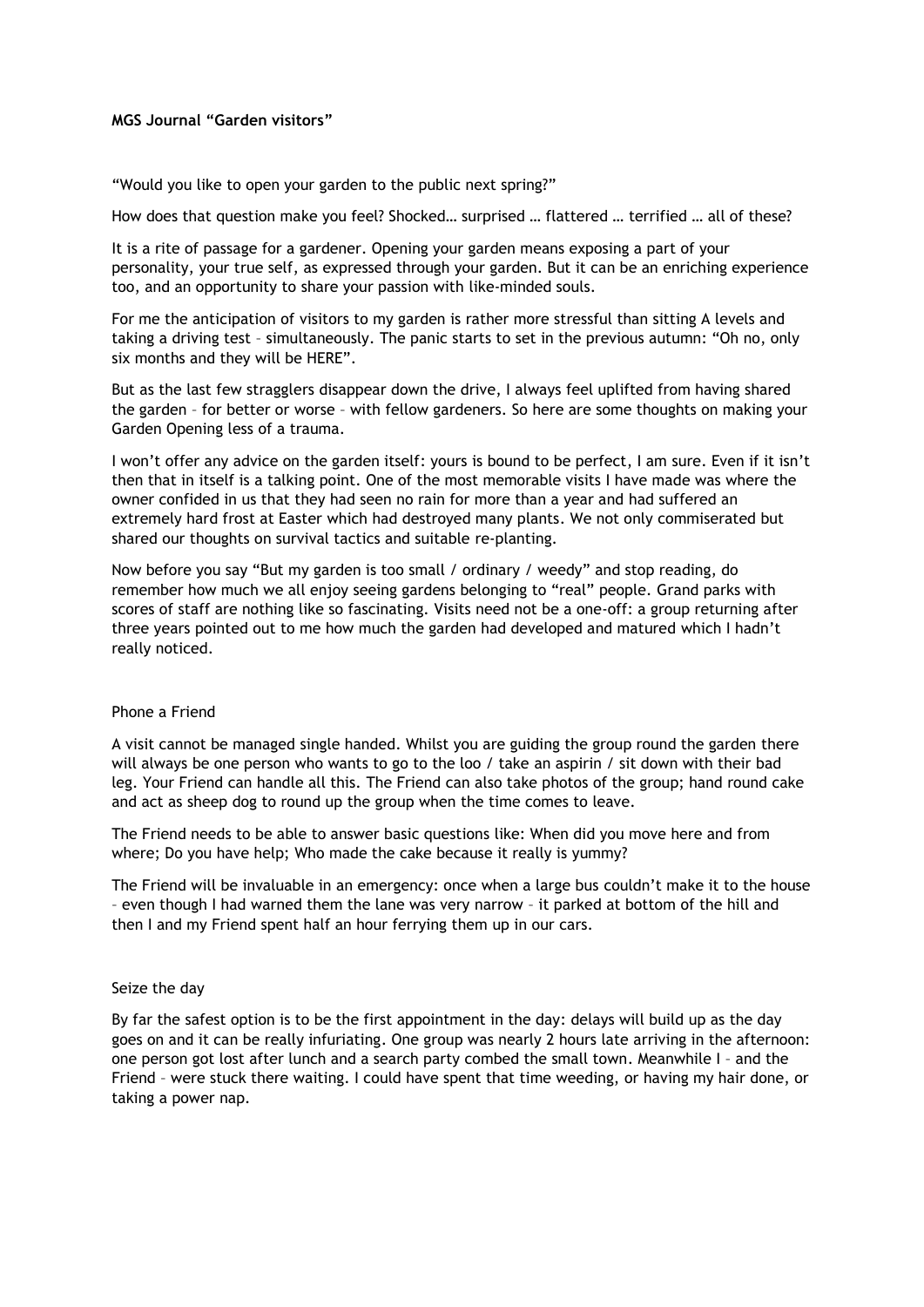## The Name of the Rose

You know the names of all your plants, don't you? Of course you do. Until someone asks you what that common-or-garden shrub in the hedge is called... It's worth drawing up a crib sheet. I have not gone as far as putting labels on the plants, but after I have repeated "Paul's Himalayan Musk" for the umpteenth time I start to think perhaps I should.

### Walk the Talk

It is a good idea to walk the route that you will be taking the visitors round the garden – get the Friend to come with you – and at the same time check for trip hazards and any branches that might hit people in the face. People will not be looking where they are walking but rather gazing at the flowers.

#### Let them eat cake

No garden visit is complete without cake. Buy the cake, don't waste time making it; whether you own up to this is then a matter for your conscience. Stick to cold drinks only and don't bother with plates – paper napkins are fine. Do provide plenty of seating for people to rest their tired feet.

### Open house too?

People seem to like to get to know the gardener inside out. This often means their house too: decide in advance how you want to deal with this. I am embarrassed to report that at a famous garden in Tuscany, the Marchioness found a swarm of visitors inspecting her bedroom. She dispatched them politely but firmly. Another gardener tells me she found all her visitors in the kitchen reading her cookery books. Bizarre.

## The nitty gritty

What is the biggest group you can manage? More than about 20 and it is difficult to talk to everyone at once.

Will you charge a fee? Only to cover out of pocket expenses - cakes - of course. I know that you will not doing this for the money, but it does make a bargain between you and the visitors. This means that you feel obliged to carry on even if it's not convenient. One group who I agreed to host with no fee then failed to show up and their leader wouldn't even answer her phone. Grrr.

## Nonna's seeds

The visitors start to trickle away, brimming with compliments and thanks. Have we rounded everyone up? Oh no, there is still one lady over there. She steps forward and presses a small parcel into my hands. It is some seeds from a rare plant that her grandmother grew and she wants me to have some. How touching. This thoughtful gesture makes it all worthwhile.

Come back soon – and I mean it.